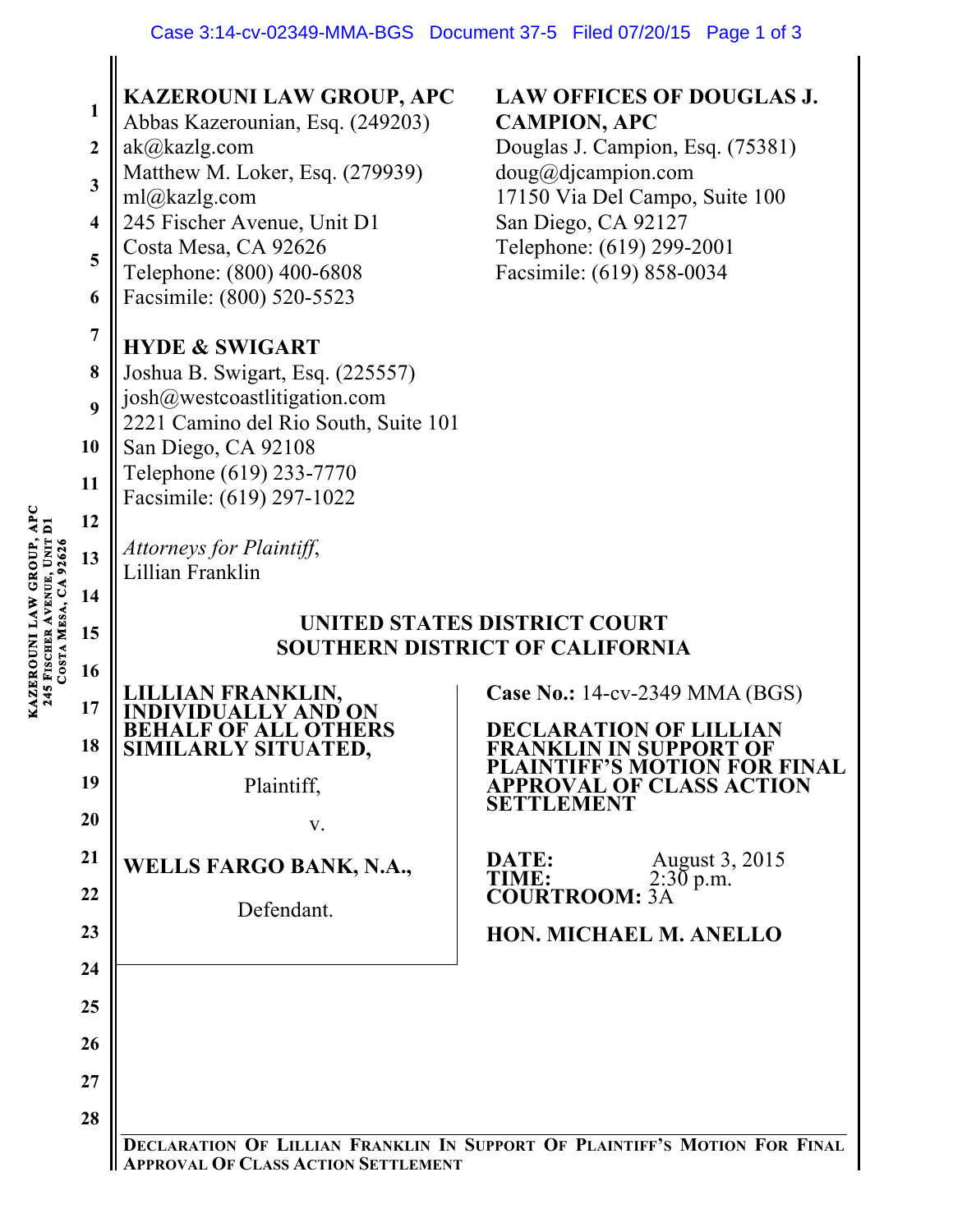## **DECLARATION OF LILLIAN FRANKLIN**

I, LILLIAN FRANKLIN, declare:

1. I am the Plaintiff in this action, and was approved in the Court's Preliminary Approval Order to serve as Class representative in this action.

2. I submit this declaration in support of Plaintiff's Motion for Final Approval of the Class Action settlement. If called as a witness, I would competently testify to the matters herein from personal knowledge.

3. I have participated in the litigation of this action throughout the case as detailed in the declaration I filed in support of the Motion for Preliminary Approval and for Attorneys' Fees, Costs of Litigation and Incentive Payments to be heard at the time of the Final Approval Motion. I have discussed the terms of the settlement with Class Counsel prior to the entry of the Preliminary Approval Oder and understand those terms. I have read and signed the Settlement Agreement filed in support of Preliminary Approval.

4. I understand that as of the date of this filing there were 107,134 valid claims. Because the amount to be paid out in claims will be paid on a pro rata basis, each of the claimants will divide the entire amount remaining in the Settlement Fund, after deducting attorneys' fees and costs of litigation and any incentive payment awarded by the Court. Based on the current request for attorney fees and cost estimate provided by the claims administrator, as of the date of filing, it is my understanding that each class member should receive approximately \$71.16.

**23 24** 5. I understand that nine objections have been filed with regard to this settlement; however, three objections have been withdrawn.

**25 26** 6. I also understand that 59 consumers validly requested to be excluded from this class action has been filed either.

**27 28** 7. As a result, I believe that is a further indication of the merits of the settlement and is a reason for granting final approval.

**1**

**2**

**3**

**4**

**5**

**6**

**7**

**8**

**9**

**10**

**11**

**12**

**13**

**14**

**15**

**16**

**17**

**18**

**19**

**20**

**21**

**22**